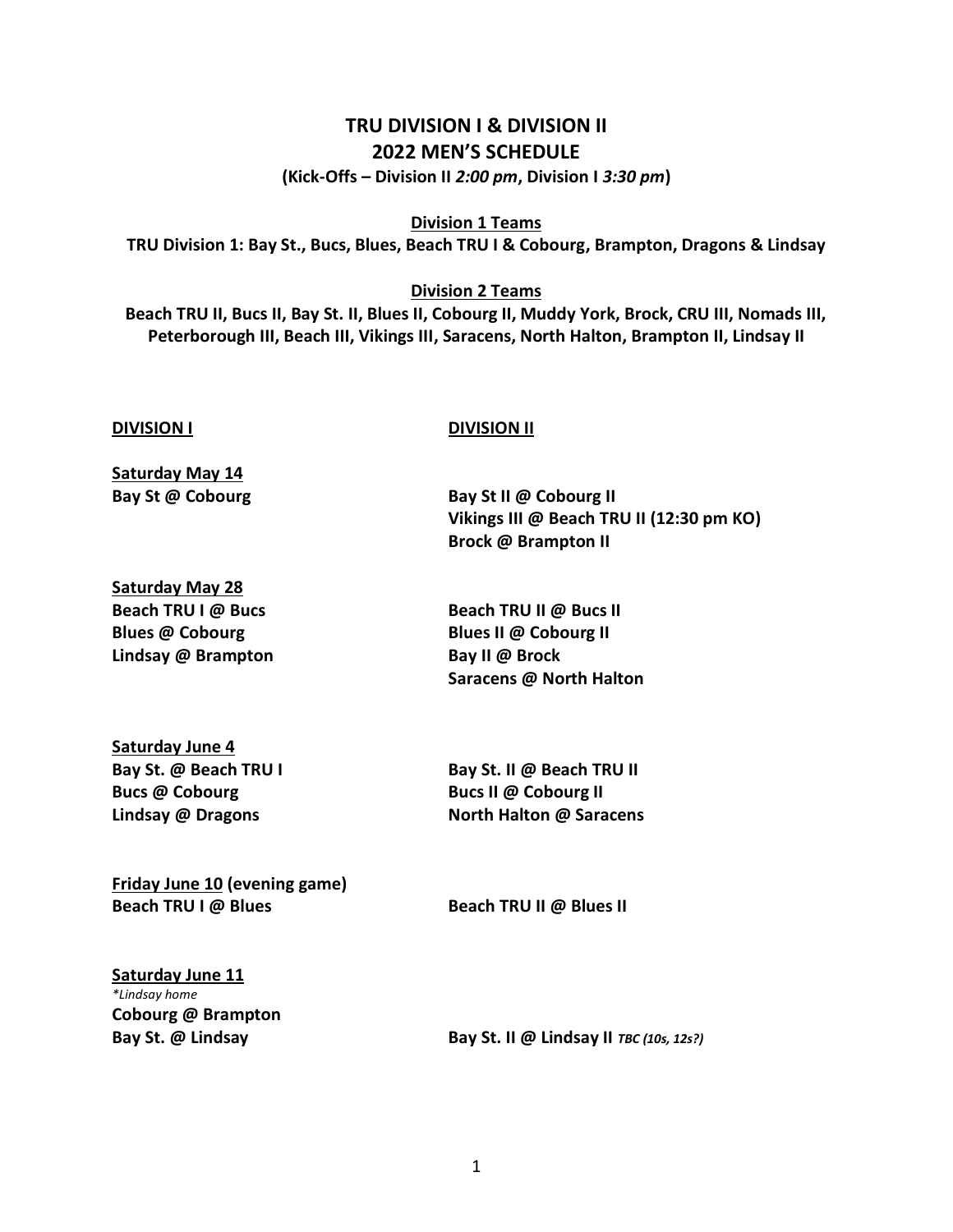**Saturday June 18 Lindsay @ Bucs Bay St. II @ Bucs II Cobourg @ Dragons Saracens @ Brock**

**Friday June 24 (evening game) Dragons @ Blues Saracens @ Blues II**

**Saturday June 25 Beach TRU I @ Lindsay North Halton @ Brock**

**Brampton @ Beach TRU I Beach TRU II @ Peterborough III (12:30 pm KO) Muddy York @ Vikings III (12:30 pm KO)**

**Bucs @ Brampton Beach TRU II @ Vikings III (12:30 pm KO)**

**Thursday June 30 (Evening game) Bucs @ Blues Bucs II @ Blues II Brampton @ Bay St. (7:15 pm KO)**

**Saturday July 9** *\*Beach BYE*

**Dragons** @ Bucs **North Halton @ Bucs II Lindsay @ Cobourg Peterborough III @ Vikings III (12:30 pm KO) Blues @ Brampton Muddy York @ Saracens**

# **Saturday July 16** *\*Lindsay away* **Cobourg @ Beach TRU I Brock @ Sarries Brampton @ Dragons CRU III @ North Halton**

**Bucs @ Bay St. Bucs II @ Bay St. II Lindsay @ Blues Muddy York @ Blues II**

## **Saturday July 23** *\*Lindsay away*

*\*Bucs Bye* **Blues @ Bay St. Blues II @ Bay St. II Beach TRU I @ Dragons Vikings @ Muddy York**

**Brock @ North Halton**

**Thursday July 28 – 7:15 pm KO Dragons @ Bay St.**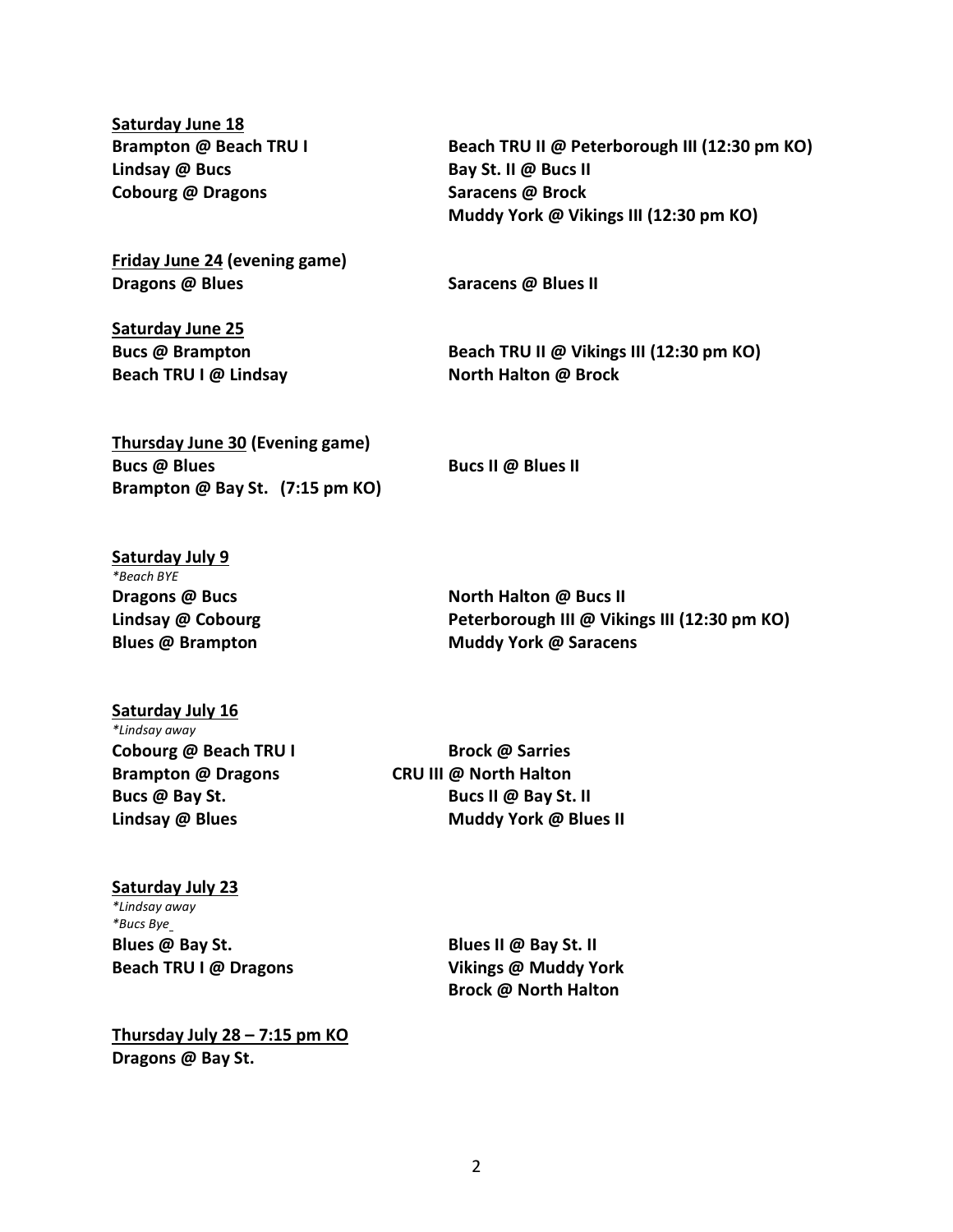**Saturday August 6 Bay St. @ Bucs Bay St. II @ Bucs II Cobourg @ Lindsay**

**Brampton @ Dragons Vikings III @ Peterborough III (12:30 pm KO) Blues @ Beach TRU I Blues II @ Beach TRU II** 

## **At the conclusion of the regular season fixtures a league champion will be recognized.**

## **TRU Division I Playoffs**

#### **Saturday August 13**

## *GAME A:*

*TRU CUP CHAMPIONSHIP* **1 st Place TRU vs 2nd Place TRU @ Fletcher's**

**Winner earns right to play for promotion to Marshall – home & away series August 20 & 27. Note – As Beach TRU team cannot be promoted, if they finish 1 or 2, the next team below them will be slotted in their spot and Beach will slide down for the purpose of playoffs.**

## **TRU BOWL AND PLATE CHAMPIONSHIP FIRST ROUND**

*GAME B:* **8 th place @ 3rd place**

*GAME C:*  **7 th place @ 4th place**

*GAME D:* **6 th place @ 5th place**

**Saturday August 20 – Semi Finals**

## **TRU PLATE & BOWL CHAMPIONSHIP** *(higher regular season finish hosts)*

#### *GAME E: Winner Game D @ Loser Game A*

*GAME F: Winner Game B versus Winner Game C* 

#### **Saturday August 27 – KO TBA**